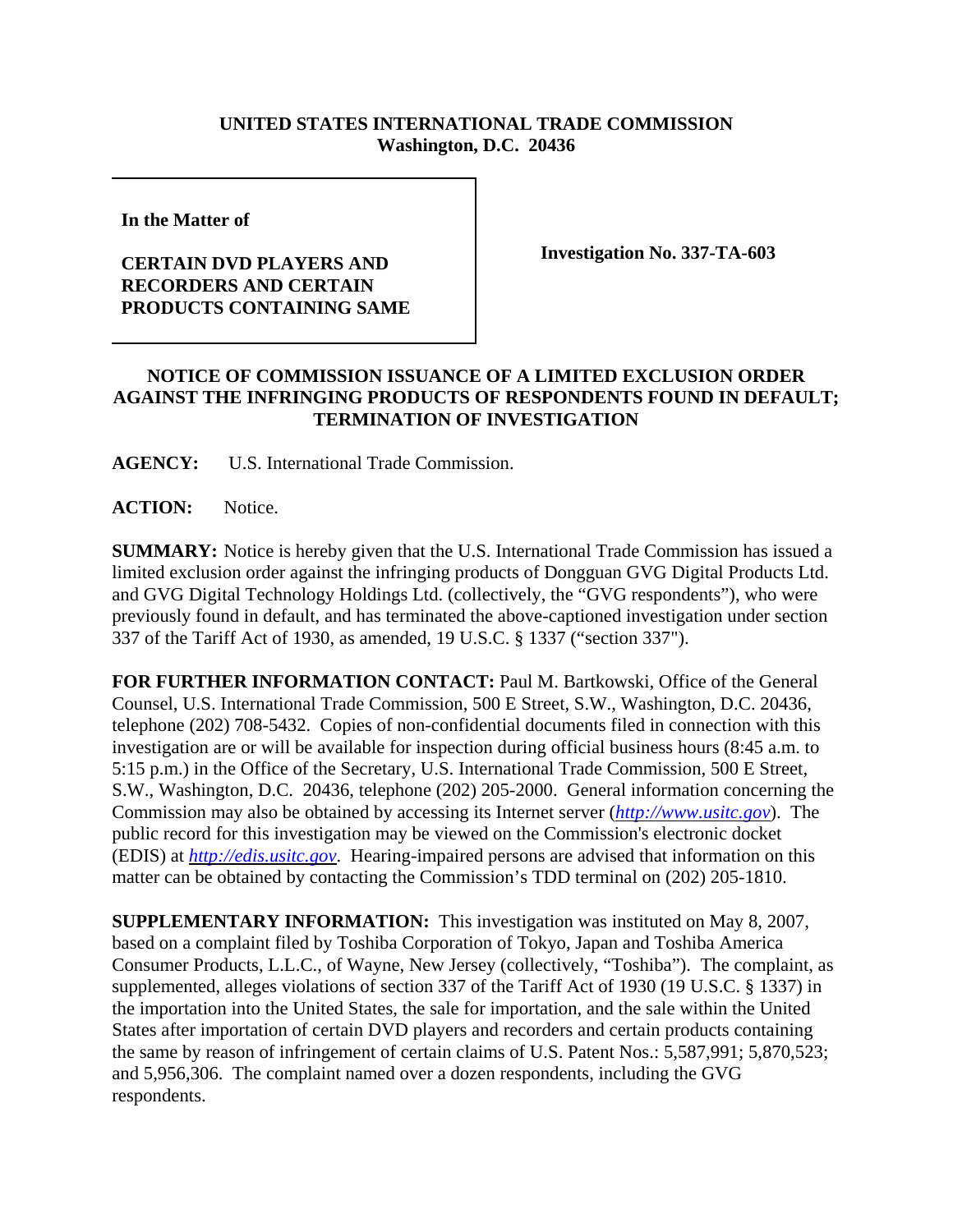On June 25, 2007, Toshiba filed a motion for an order to show cause and for subsequent default judgment against the GVG respondents. On July 10, 2007, the ALJ issued an order requiring the GVG respondents to show cause by July 24, 2007, why they should not be found in default. No response to the show-cause order was received from either of the GVG respondents. Subsequently, the GVG respondents were found in default. All other respondents have been terminated from this investigation. Accordingly, the Commission requested briefing from interested parties and the public on remedy, the public interest, and bonding.

The Commission investigative attorney and Toshiba submitted briefing responsive to the Commission's request on January 4, 2008, and each proposed a limited exclusion order directed to the GVG respondents' accused products, and recommended allowing entry under bond of 100 percent of entered value during the period of Presidential review.

The Commission found that each of the statutory requirements of section  $337(g)(1)(A)$ -(E), 19 U.S.C. §  $1337(g)(1)(A)$ -(E), has been met with respect to the defaulting respondents. Accordingly, pursuant to section  $337(g)(1)$ , 19 U.S.C. § 1337(g)(1), and Commission rule 210.16(c), 19 CFR § 210.16(c), the Commission presumed the facts alleged in the complaint to be true.

The Commission determined that the appropriate form of relief in this investigation is a limited exclusion order prohibiting the unlicensed entry of certain DVD players and recorders and products containing same by reason of infringement of claims 6 and 7 of U.S. Patent No. 5,587,991, claim 31 of U.S. Patent No. 5,870,523, and claim 4 of U.S. Patent No. 5,956,306, and that are manufactured abroad by or on behalf of, or imported by or on behalf of, the GVG respondents. The Commission further determined that the public interest factors enumerated in section 337(g)(1), 19 U.S.C. § 1337(g)(1), do not preclude issuance of the limited exclusion order. Finally, the Commission determined that the bond under the limited exclusion order during the Presidential review period shall be in the amount of 100 percent of the entered value of the imported articles. The Commission's order was delivered to the President and the United States Trade Representative on the day of its issuance.

The Commission has terminated this investigation. The authority for the Commission's determination is contained in section 337 of the Tariff Act of 1930, as amended (19 U.S.C. § 1337), and sections 210.16(c) and 210.41 of the Commission's Rules of Practice and Procedure (19 CFR § 210.16(c) and § 210.41).

By order of the Commission.

 /s/ Marilyn R. Abbott Secretary to the Commission